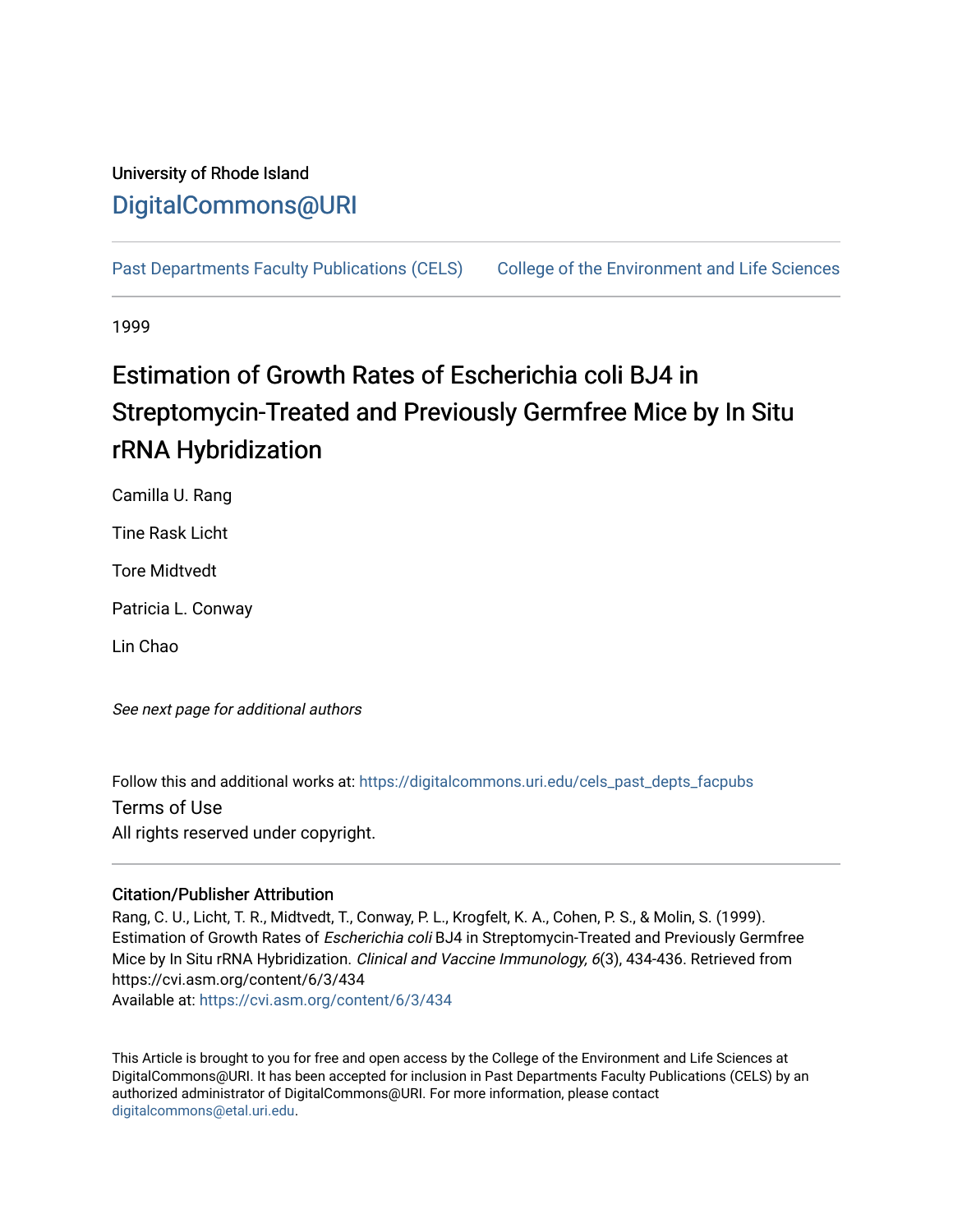### Authors

Camilla U. Rang, Tine Rask Licht, Tore Midtvedt, Patricia L. Conway, Lin Chao, Karen A. Krogfelt, Paul S. Cohen, and Søren Molin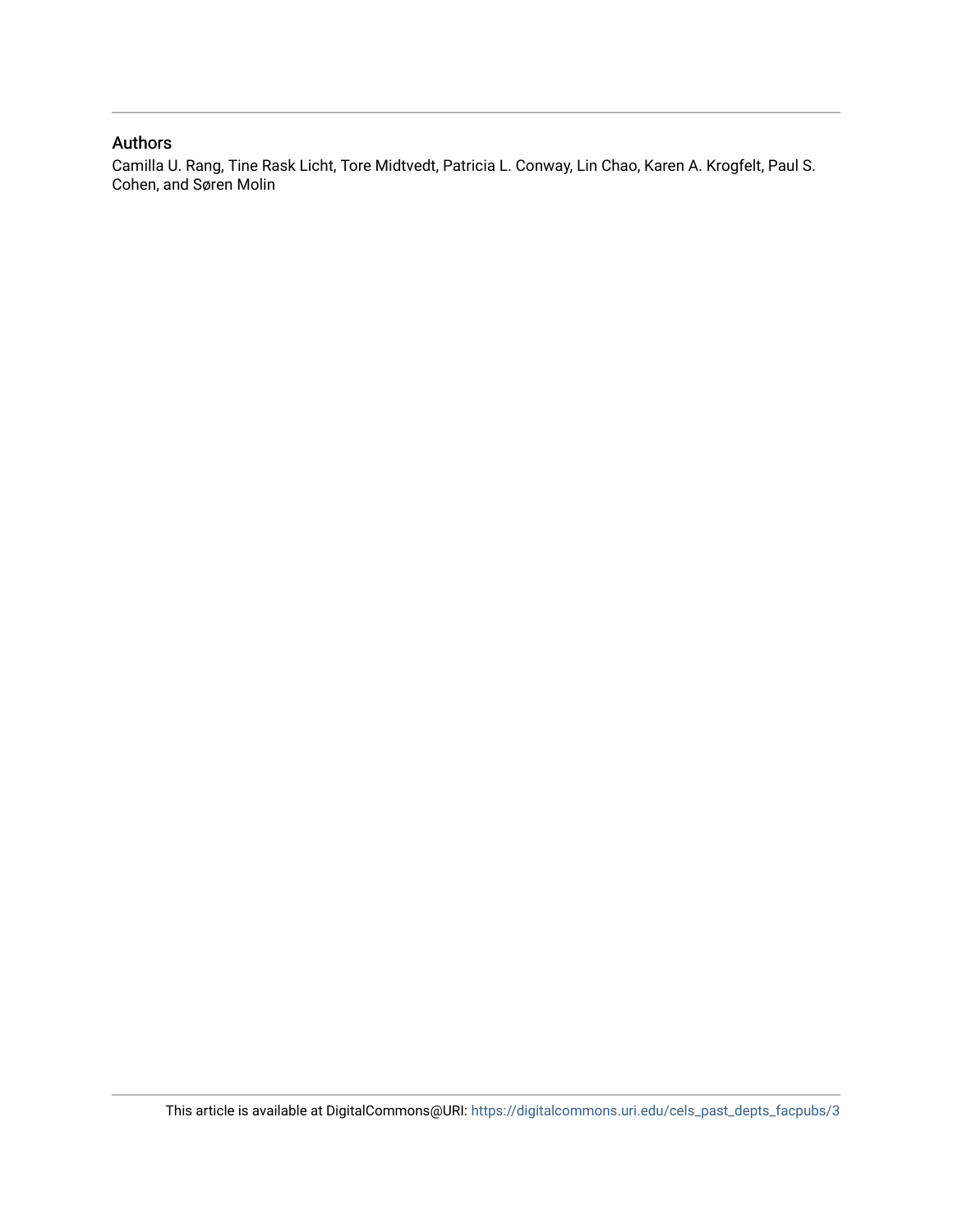## Estimation of Growth Rates of *Escherichia coli* BJ4 in Streptomycin-Treated and Previously Germfree Mice by In Situ rRNA Hybridization

#### CAMILLA U. RANG,<sup>1</sup> TINE RASK LICHT,<sup>2,3</sup> TORE MIDTVEDT,<sup>4</sup> PATRICIA L. CONWAY,<sup>5</sup> LIN CHAO,<sup>6</sup> KAREN A. KROGFELT,<sup>3</sup> PAUL S. COHEN,<sup>7</sup> AND SØREN MOLIN<sup>2</sup>\*

*Department for General and Marine Microbiology, Göteborg University, Göteborg,<sup>1</sup> and Department for Medical Microbial Ecology, Karolinska Institute, Stockholm,*<sup>4</sup> *Sweden; Department for Microbiology, The Technical University of Denmark, Lyngby,*<sup>2</sup> *and Department of Gastrointestinal Infections, Statens Seruminstitut, Copenhagen,*<sup>3</sup> *Denmark; School of Microbiology and Immunology, University of New South Wales, Kensington, Australia*<sup>5</sup> *; Department of Zoology, University of Maryland, College Park, Maryland*<sup>6</sup> *; and Department of Biochemistry, Microbiology, and Molecular Genetics, University of Rhode Island, Kingston, Rhode Island*<sup>7</sup>

Received 10 August 1998/Returned for modification 19 January 1999/Accepted 24 February 1999

**The growth physiology of** *Escherichia coli* **during colonization of the intestinal tract was studied with four animal models: the streptomycin-treated mouse carrying a reduced microflora, the monoassociated mouse with no other microflora than the introduced strain, the conventionalized streptomycin-treated mouse, and the conventionalized monoassociated mouse harboring a full microflora. A 23S rRNA fluorescent oligonucleotide probe was used for hybridization to whole** *E. coli* **cells fixed directly after being taken from the animals, and the respective growth rates of** *E. coli* **BJ4 in the four animal models were estimated by correlating the cellular concentrations of ribosomes with the growth rate of the strain. The growth rates thus estimated from the ribosomal content of** *E. coli* **BJ4 in vivo did not differ in the streptomycin-treated and the monoassociated mice. After conventionalization there was a slight decrease of the bacterial growth rates in both animal models.**

Bacterial colonization of the mammalian gut plays two important roles. On one hand, it provides protection against pathogens and carries out digestive processes. On the other hand, it is a prerequisite of virulence for many pathogenic bacteria. The intestinal tract represents a complex ecosystem, harboring 400 to 500 different bacterial species. Densities of up to  $10^{12}$  bacteria per g of contents have been reported  $(1, 5)$ . This indigenous flora constitutes a highly competitive environment and a colonization barrier (3, 6, 8, 20, 24), which decreases the probability that ingested bacteria will be able to establish themselves in the intestinal ecosystem of a healthy host. It is important to understand how bacteria colonize the gut, how they find their optimal niche, and how they may be excreted as a consequence of the appearance of a new organism having more effective colonization factors, such as specific adhesion capacity, better utilization of nutrients, or faster growth (9).

In order to examine the influence of the microflora on the growth of a single species, four different animal models were investigated: germfree mice, streptomycin-treated mice, conventionalized germfree mice, and conventionalized streptomycin-treated mice. Germfree mice have no intestinal microflora and are excellent models for studies of single bacteria since there is no competition from other bacterial species, which makes it very easy for an incoming bacterium to establish itself, proliferate, and persist in the gastrointestinal tract at a high density. A streptomycin-treated mouse is a conventional mouse which is treated with streptomycin, after which most facultative aerobic, gram-negative rods, normally constituting

\* Corresponding author. Mailing address: Department of Microbiology, The Technical University of Denmark, Building 301, 2800 Lyngby, Denmark. Phone: 45 45 25 25 13. Fax: 45 45 93 28 09. E-mail: sm @im.dtu.dk.

only 0.1 to 1% of the flora, are removed (10). This is sufficient to remove the colonization barrier for incoming enteric bacteria, such as *Escherichia coli*, which will grow quickly to a level of  $10^7$  to  $10^8$  CFU/g of feces; this level is 10- to 50-fold lower than levels found in monoassociated animals but still 10<sup>4</sup>-fold higher than those found in conventional animals (10, 19). Conventionalized mice received oral inoculation of a homogenate containing cecal contents from a conventional mouse.

In the present investigation (as in previous investigations [13, 18, 19]), we have monitored colonization and excretion of *E. coli* BJ4 in mouse intestines. *E. coli* BJ4 was originally isolated from a healthy Wistar rat at the Institute of Toxicology, National Food Agency, Copenhagen, Denmark. A streptomycin-resistant isolate which was found to be identical to its parental strain with respect to biochemical reactions and serology was used (12). The influence of the normal microflora on this bacterial species in a conventional gastrointestinal environment was investigated by addition of a complete mouse intestinal flora to monoassociated and inoculated, streptomycin-treated mice.

The strong correlation between cell growth rate and rRNA content (2, 11, 21) makes it possible to use quantitative in situ hybridization with fluorescent rRNA probes to estimate growth rates of single cells (16, 18, 19). For this estimation, an in vitro standard curve, based on suspended cultures of the organism under investigation growing at different rates in different media, is required. The cellular fluorescence of bacteria in samples from the respective animals was compared to that described by the standard curve, and generation times were estimated. Detailed protocols for such determinations have been presented previously (13, 17–19).

Eleven each of germfree and streptomycin-treated, albino, adult male mice of the NMRI/KI strain were used in the study. The mouse strain originates from the Institute fur Versuchsti-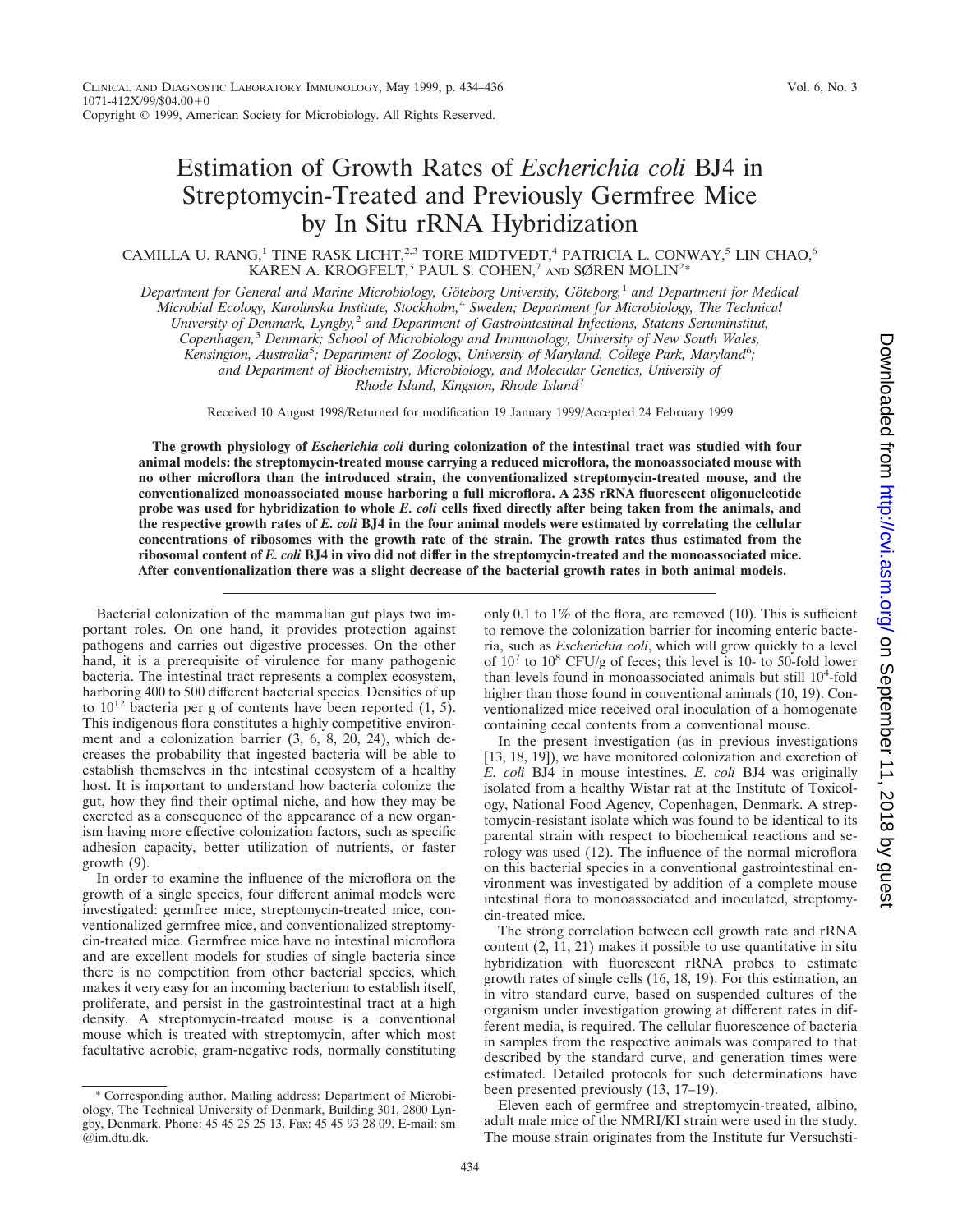

FIG. 1. Estimated generation times (means  $\pm$  standard errors of the means) of *E. coli* BJ4 in feces from streptomycin-treated (closed circles) and the monoassociated (open circles) mice, as determined by hybridization of fixed fecal samples. Animals were orally inoculated with *E. coli* BJ4 on day 0. On day 6, they were conventionalized by oral inoculation of a homogenate containing cecal contents from a conventional mouse.

erzucht, Hanover, Germany, and has been inbred for 37 generations at the Department of Medical Microbial Ecology, Karolinska Institute, Stockholm, Sweden. The germfree mice were kept under standard conditions (22  $\pm$  2°C; 50%  $\pm$  10% relative humidity; light-dark cycle, 12 h-24 h) as described previously (4). Eleven conventional mice were given drinking water containing 5 g of streptomycin sulfate per liter (starting 24 h before the colonization experiment), until the time of conventionalization (6 days after inoculation). Thereafter, they received tap water with no streptomycin added.

The germfree mice were orally dosed with a 0.1-ml aliquot of a stationary-phase *E. coli* BJ4 suspension containing  $5 \times 10^6$ CFU/ml. The streptomycin-treated mice were given 0.1 ml containing 100-fold more cells to ensure colonization. Before oral dosing, aliquots of homogenized fecal samples (negative controls) were fixed for hybridization (13, 18, 19). Six days after inoculation, the mice (germfree and streptomycin treated) were conventionalized per os with  $100 \mu l$  of a homogenate of cecal contents isolated from a conventional mouse, diluted 10-fold in 0.9% NaCl. The homogenate contained  $1.3 \times 10^6$  *E*. *coli* cells/ml. No streptomycin-resistant colonies were detected in the homogenate. Two mice of each animal model were sacrificed at 1, 3, and 5 h and on days 7 and 10. On day 15, one mouse of each model was sacrificed. From each of the sacrificed mice, samples of feces (excluding the 1-, 3-, and 5-h samplings, since the bacteria reach the cecum faster than they do the feces), cecal contents, and cecal mucus were taken for CFU determination and fixation. The cecal samplings were carried out as described previously (13, 19).

When the ribosomal probe EC 1531, which is specific for *E. coli* 23S rRNA (18, 19), was used for quantification of the fluorescence in *E. coli* BJ4 in fecal samples from the streptomycin-treated and the monoassociated mice, it was estimated that the generation time was constant from days 1 to 6 in both animal models, varying between 70 and 89 min (Fig. 1). This relatively fast growth of *E. coli* BJ4 in the two animal models is consistent with previous findings for streptomycin-treated mice (19). After inoculation with a normal cecal flora on day 6, the estimated generation times of the *E. coli* cells increased to 130





FIG. 2. Observed concentration of *E. coli* BJ4 cells before and after conventionalization of streptomycin-treated (closed circles) and monoassociated (open circles) mice. Mice were conventionalized on day 6 by oral inoculation of a homogenate containing cecal contents from a conventional mouse.

min for the streptomycin-treated and 116 min for the monoassociated mice on day 15. Statistical analysis revealed that the increasing trend was significant, although weak. The similarity of the estimated growth rates of *E. coli* BJ4 in monoassociated mice and streptomycin-treated mice indicates that the large number of bacteria in the streptomycin-treated mice had no influence on the growth of the *E. coli* BJ4 strain.

The population sizes of *E. coli* BJ4 had reached steady states of  $1.2 \times 10^{10}$  CFU/g of feces in the monoassociated mice and  $7.1 \times 10^8$  CFU/g in the streptomycin-treated mice by day 6 (Fig. 2). At day 6 after inoculation, the mice were conventionalized with a normal cecal flora, leading to a fast reduction of *E. coli* BJ4 levels in both animal models. The decrease in BJ4 levels in the monoassociated mice was particularly high; the number of CFU per gram was reduced from  $1.2 \times 10^{10}$  to a new stable level of  $2.1 \times 10^5$  in 8 days (Fig. 2), a drop of 4 orders of magnitude, consistent with the studies by Freter et al. (9). However, in the same time period, in conventionalized streptomycin-treated mice (Fig. 2) the BJ4 level dropped less than 100-fold to a level of  $10^7$  CFU/g.

The prevalent theory as to how bacteria colonize the mammalian gut is that all species can coexist as long as each member of the flora is able to utilize one or a few limiting nutrients better than all the others and that the rate of bacterial growth during the colonization process is greater than the washout rate from the intestine (8, 9). It is also possible for a species which does not compete well for limiting nutrients to avoid washout and to colonize if it is able to adhere to the intestinal wall (8, 9).

In the streptomycin-treated mouse, *E. coli* BJ4 should occupy its normal narrow nutrient niche (22, 23) and, once established, be able to compete well with incoming enterics. In the germfree mouse, however, *E. coli* BJ4 should be free to utilize any nutrient, including many for which it would compete very poorly against normal intestinal residents. Moreover, the flora in the streptomycin-treated mouse should make it more difficult for incoming bacteria to grow and colonize, whereas in the germfree mouse no such barrier exists. Therefore, if the colonization theory is correct, it would be expected that *E. coli* BJ4 in the streptomycin-treated mouse model would be more resistant to administration of the cecal flora of a conventional mouse than BJ4 would be in the germfree mouse model. This is, in fact, observed in the present experiments (Fig. 2). Since